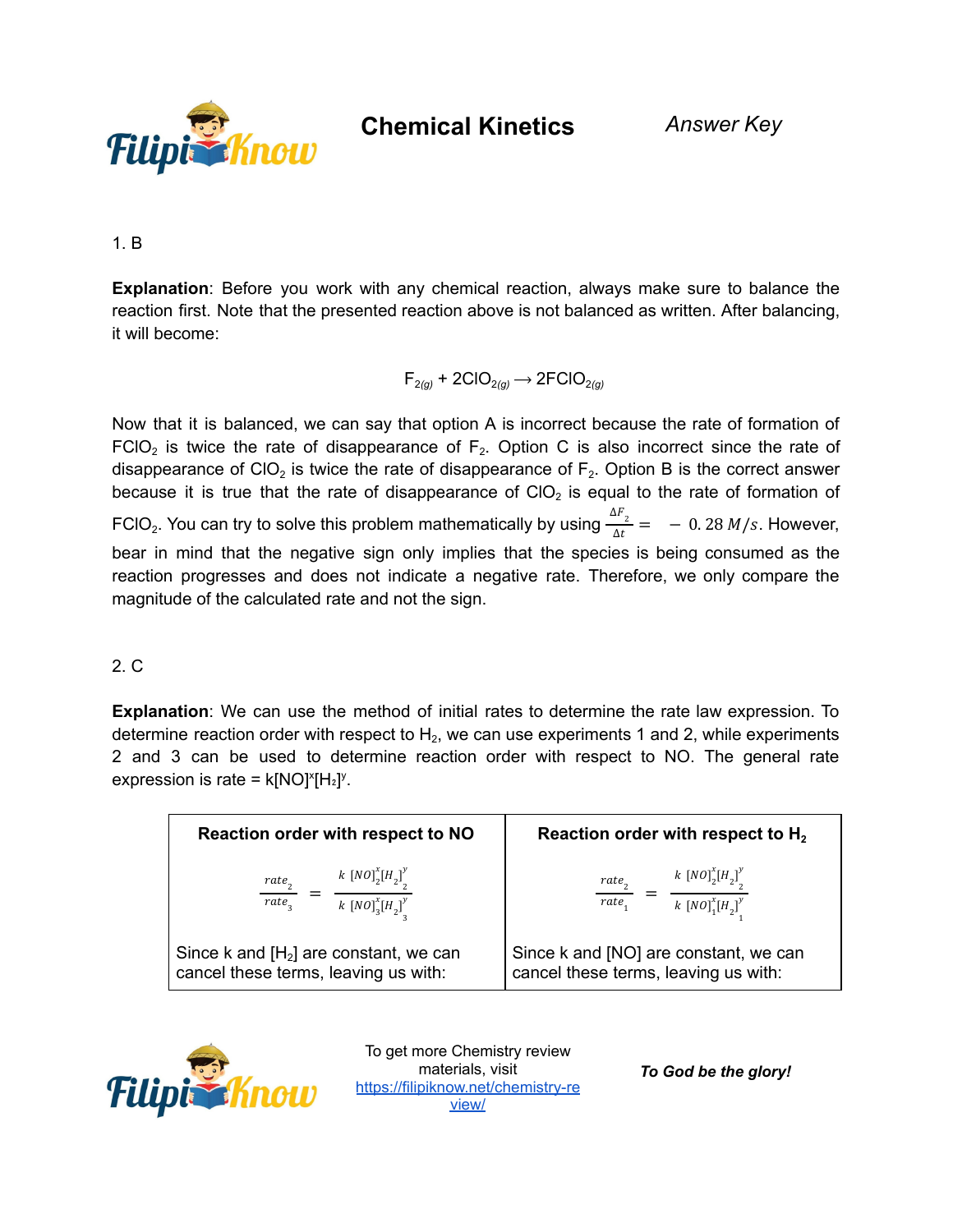



From these calculations, the final form of the rate law expression can be written as rate =  $k[NO]^2[H_2]$  and the overall reaction order is 3.

# 3. B

**Explanation**: From calculation in number 2, we knew that the rate law expression is:

## rate =  $k[NO]^2[H_2]$

Let us set two scenarios here. We will double the concentration of NO while holding all the other parameters constant. For convenience, let us arbitrarily use 1 M and 2 M as the concentration of NO.

| $[NO] = 1; [H2] = 1; k is constant$ | $[NO] = 2$ ; $[H2] = 1$ ; k is constant |
|-------------------------------------|-----------------------------------------|
| rate = $k[NO]^2[H_2]$               | rate = $k[NO]^2[H_2]$                   |
| rate = $k(1)^2(1)$                  | rate = $k(2)^{2}(1)$                    |
| rate $= k$                          | rate = $4k$                             |



To get more Chemistry review materials, visit [https://filipiknow.net/chemistry-re](https://filipiknow.net/chemistry-review/) [view/](https://filipiknow.net/chemistry-review/)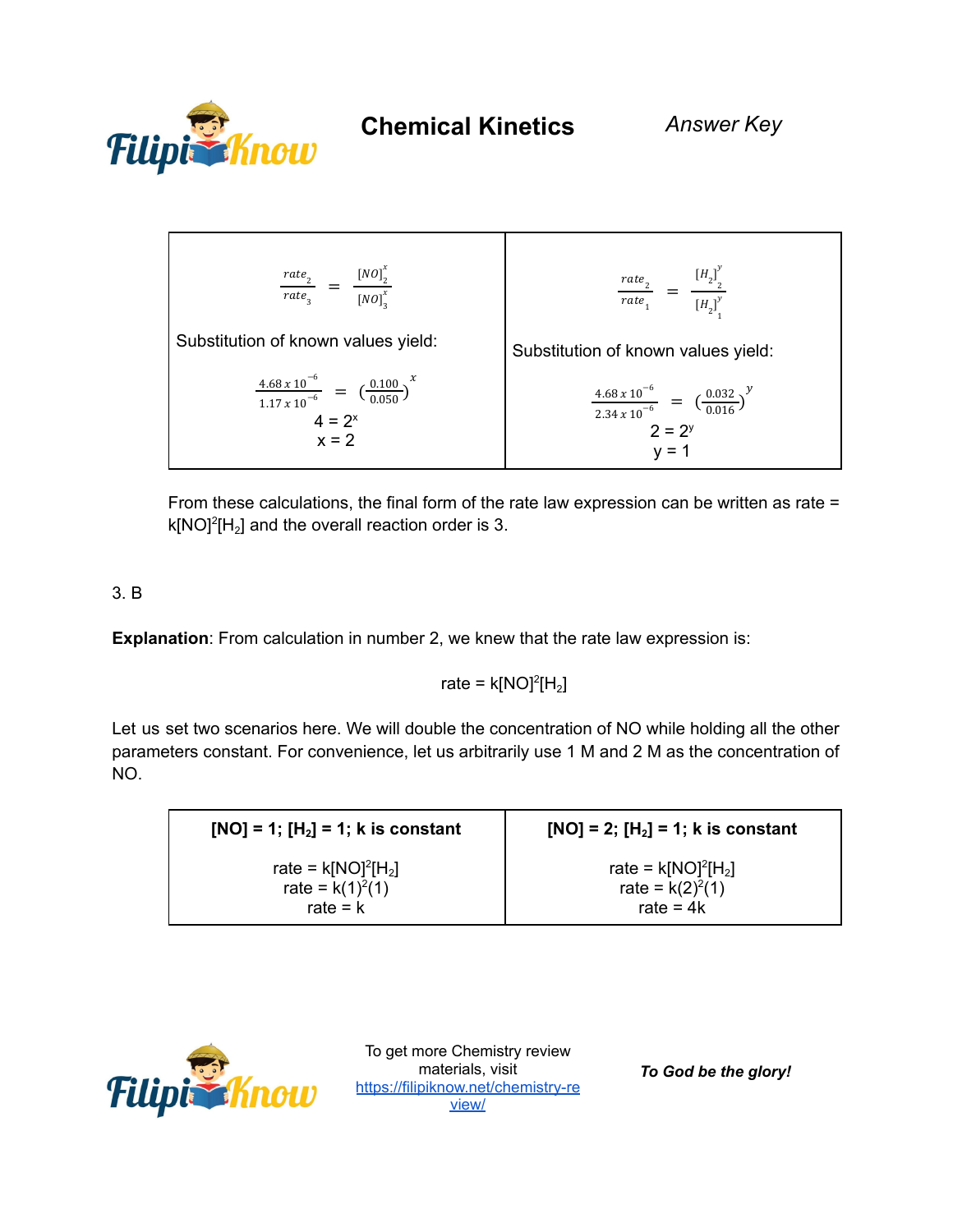

**Chemical Kinetics** *Answer Key*

Dividing the rate on the right by the rate on the left gives us 4, which means that the rate will be quadrupled if the concentration of NO is doubled. This makes sense because the reaction is second order with respect to the concentration of NO.

Take note that you will get the same result if you use other arbitrary concentrations of NO (if you want to confirm this, try using 2 and 4!). However, for simplicity of calculations, I recommend you use the lowest possible integer.

## 4. C

**Explanation**: We can use the same analysis utilized in number 3, although this time, we should use 2 and 1 as arbitrary values of  $[H_2]$  (while keeping all the other variables constant) since the concentration of  $H_2$  is halved.

| $[H2] = 2$ ; [NO] = 1; k is constant | $[H_2] = 1$ ; [NO] = 1; k is constant |
|--------------------------------------|---------------------------------------|
| rate = $k[NO]^2[H_2]$                | rate = $k[NO]^2[H_2]$                 |
| rate = $k(1)^2(2)$                   | rate = $k(1)^2(1)$                    |
| rate = $2k$                          | rate $= k$                            |

Dividing the rate in the right and the rate in the left gives us  $\frac{1}{2}$ , which implies that reducing the concentration of  $\mathsf{H}_2$  to half of its original concentration will cause the rate to be reduced to half of its original concentration.

## 5. C

**Explanation**: Option A is incorrect because the rate law expression stated is for a first-order reaction. For zeroth-order reaction, the rate law is simply rate = k. Option B seems correct, but it is actually false because as stated, t is plotted against  $[A]_t$ . If this is done, time will be the dependent variable, while  $[A]_t$  will be the independent variable. To be correct for zeroth-order



To get more Chemistry review materials, visit [https://filipiknow.net/chemistry-re](https://filipiknow.net/chemistry-review/) [view/](https://filipiknow.net/chemistry-review/)